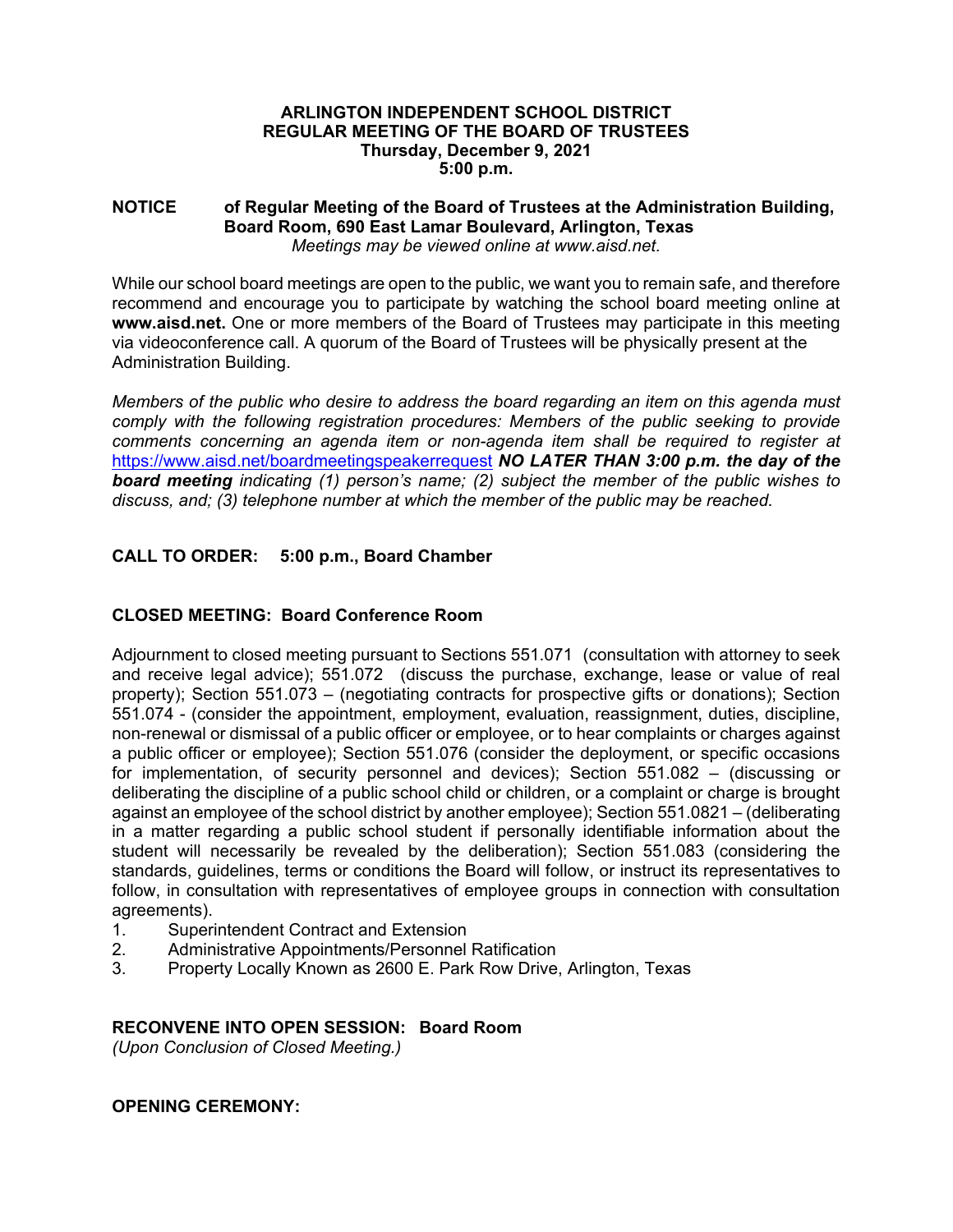### **PROGRAM AND/OR PRESENTATION:**

This time has been designated for the purpose of allowing programs and/or presentations relating to matters such as curricular, extracurricular, co- curricular and PTA type activities.

- A. Student Performance by Seguin High School Choir
- B. Student of the Month

### **PUBLIC HEARING:** None

### **OPEN FORUM FOR AGENDA ITEMS:**

Must Pre-Register. Registration as stated above must be completed in its entirety and submitted no later than **3:00 p.m.** This first Open Forum is limited to agenda items other than personnel. Any personnel concern should be brought directly to the Superintendent or Board President prior to the meeting, who will guide you to the proper procedure pursuant to Board Policy. Speakers will be limited to two (2) minutes. When more than one individual wishes to address the same agenda item, the President may ask the group to appoint one spokesperson.

#### **ACTION:**

- A. Consider and Take Action on a Resolution Directing Finance Staff to Proceed with Arrangements for a 2022 Bond Issuance Using a Portion of the 2019 Bond Election Authorization and a Potential Bond Refunding; Engaging Consultants with Respect to that Bond Issuance and Appointing the Members of an Underwriting Syndicate
- B. Consider and Take Action on a Resolution Calling the District's Unlimited Tax Refunding Bonds, Taxable Series 2013 for Redemption Prior to Maturity and Approving All Other Necessary Actions Pertaining to that Bond Redemption
- C. Consider and Take Action on a Resolution Calling the District's Unlimited Tax Refunding Bonds, Series 2009 for Redemption Prior to Maturity and Approving All Other Necessary Actions Pertaining to that Bond Redemption
- D. Consider Sale and a Resolution to Approve the Sale of Chapter 34 Tax Code Property Described as 2.75 Acres, More or Less, Out of Abstract 625, Garcia-Montez-Duran Survey, Located in the City of Arlington, Tarrant County, Texas, Also Known as 2600 E. Park Row Drive, Arlington, Texas
- E. Consider Extension of Superintendent Term Contract
- F. Consider Adoption of the 2022-2027 Strategic Plan
- G. Consider 2022-2023 School Calendar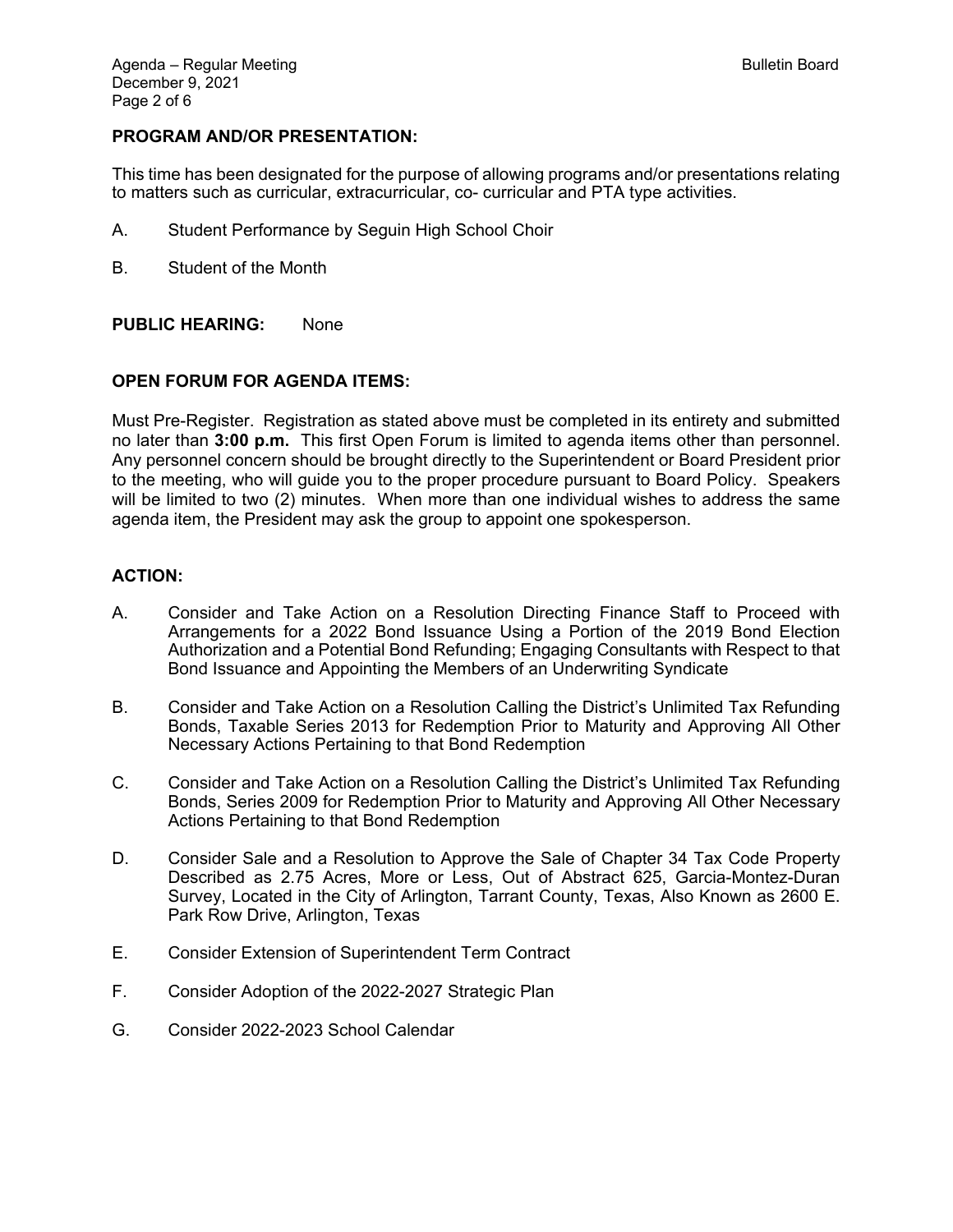## **DISCUSSION / ACTION:**

- A. TRS Active Care Update
- B. COVID-19 School Operations Update

### **CONSENT AGENDA:**

- A. Approval of Personnel Recommendations: New Hires, Retirements, Resignations, Leaves of Absence, Dismissals, Terminations, Non-Renewals, Non-Extensions
- B. Approval of Donations to Arlington Independent School District
- C. Approval of Bids, Purchases, Construction Items 22-06e RFP for Academic Educational Consultants and Professional Development Services 22-10c Outside Contracted Services 22-22 RFP for Restorative Practices 22-25 RFP for Books for Summer Reading
- D. Approval of Purchases Greater Than \$50,000 Exempt from Bid 21-12-09-001 Focused Support using Catalyst Coaching Program (CCP) 21-12-09-002 School Health and Related Services (SHARS) Reimbursement Filing 21-12-09-003 Supplemental Math Materials for BIL/ESL Classrooms
- E. Approval of Minutes of Previous Meetings, November 2021
- F. Approval of Monthly Financial Report for Period Ending October 31, 2021
- G. Approval of Monthly Investment Report for Period Ending October 31, 2021
- H. Approval of Authorization to Set Up a New Bank Account Titled "652 Construction 2019 Auth. # 3 Series 2022"
- I. Approval of Staffing Ratios for 2022-2023 Budget
- J. Approval of Salvage Property

### **DISCUSSION:**

A. House Bill 3 and District Improvement Plan Progress Monitoring Update

### **OPEN FORUM FOR NON-AGENDA ITEMS:**

Must Pre-Register. Registration as stated above must be completed in its entirety and submitted no later than **3:00 p.m.** Any personnel concern should be brought directly to the Superintendent or Board President prior to the meeting, who will guide you to the proper procedure pursuant to Board Policy. Speakers will be limited to two (2) minutes. When more than one individual wishes to address the same agenda item, the President may ask the group to appoint one spokesperson.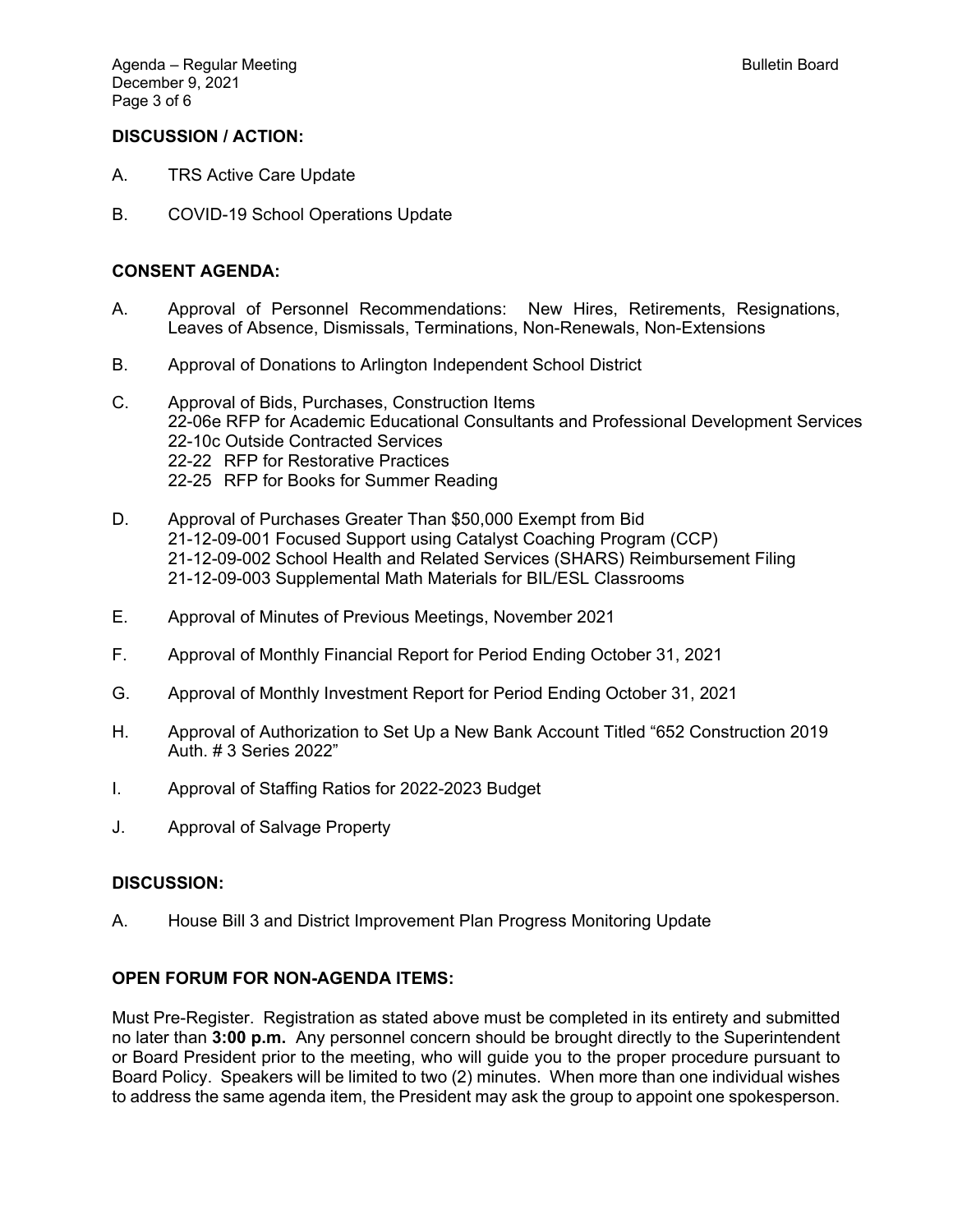## **SUPERINTENDENT'S REPORT:**

This time is for the Superintendent to acknowledge varying kinds of activities occurring within the district. This includes such items as recognition of outstanding performance by district staff and/or students, the initiating of new programs and special activities.

The Superintendent will report on the following subjects:

- A. Recognition of outstanding performance by district staff and students
- B. Initiation of new programs and special activities

## **SCHOOL BOARD'S REPORTS:**

This time on the Agenda allows each member to inform other Board Members, the administrative staff and the public of activities which are of interest.

The Board Members will report on the following subjects:

- A. Board member attendance at various school and community events.
- B. Board member announcement of various upcoming school and community events.
- C. Board member visits to various campuses
- D. Board member recognition of outstanding performance by district staff and students
- E. Board member recognition of new programs and special activities

### **CLOSED MEETING:**

At any time during the meeting the Board may adjourn into closed meeting for consultation with its attorney (Tex. Gov't Code § 551.071) or for a posted agenda item pursuant to Texas Government Code sections 551.072 – 551.084 (see below).

## **ADJOURNMENT**

*The agenda order may be adjusted by the Presiding Officer at any time during the meeting.* 

If, during the course of the meeting, discussion of any item on the agenda should be held in a closed meeting, the board will conduct a closed meeting in accordance with the Texas Open Meetings Act, Texas Government Code, chapter 551, subchapters D and E or Texas Government Code section 418.183(f).

If, during the course of the meeting covered by this Notice, the Board should determine that a closed meeting of the Board should be held or is required in relation to any item included in this notice, then such closed meeting is authorized by Texas Government Code Section 551.001, et. seq., for any of the following reasons:

Section 551.071 - For the purpose of a private consultation with the Board's attorney on any or all subjects or matters authorized by law.

Section 551.072 - For the purpose of discussing the purchase, exchange, lease or value of real property.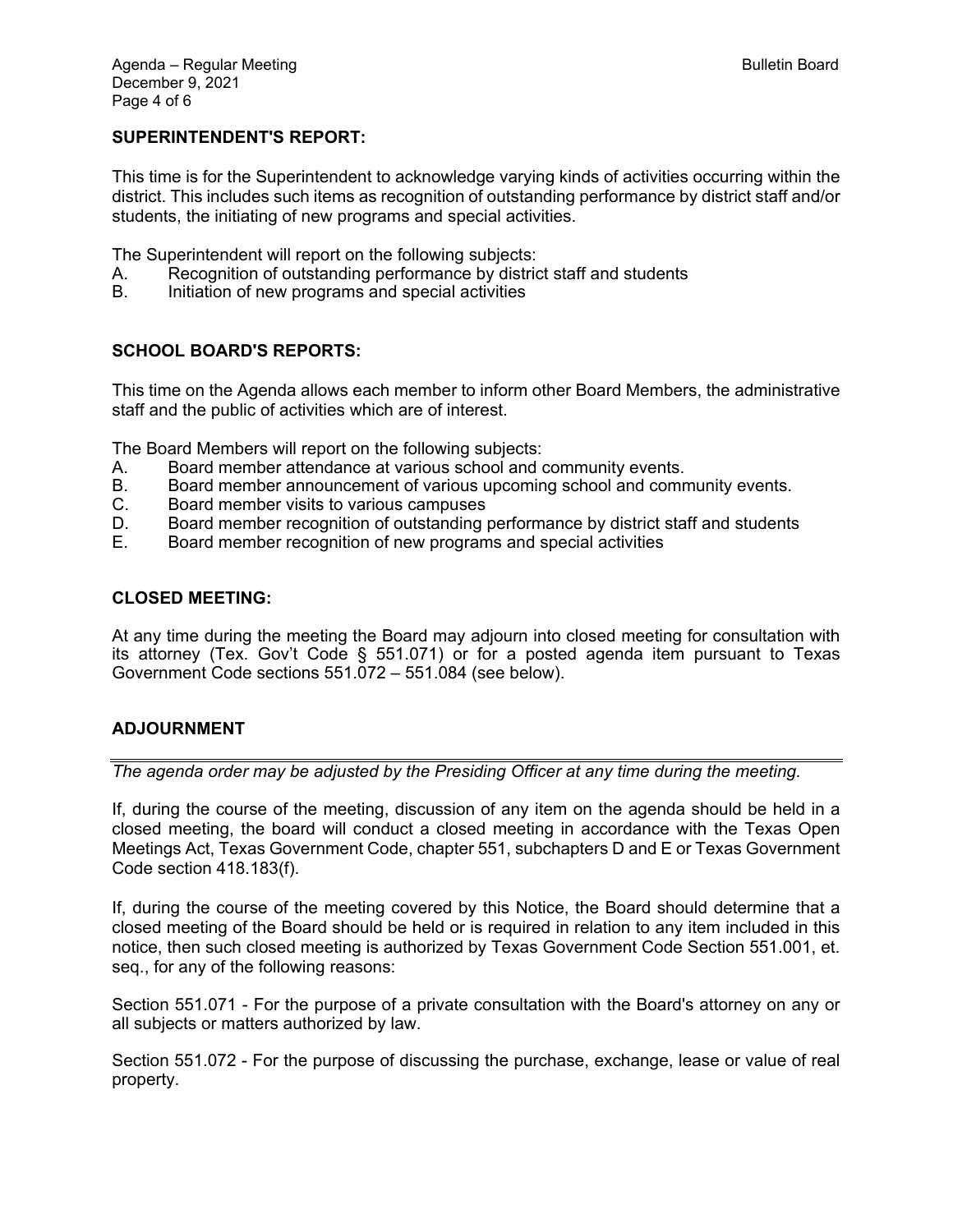Section 551.073 - For the purpose of negotiating contracts for prospective gifts or donations.

Section 551.074 - For the purpose of considering the appointment, employment, evaluation, reassignment, duties, discipline or dismissal of a public officer or employee or to hear complaints or charges against a public officer or employee.

Section 551.076 - To consider the deployment, or specific occasions for implementation, of security personnel and devices.

Section 551.082 - For the purpose of deliberating in a case involving discipline of a public school child or children, or in a case in which a complaint or charge is brought against an employee of the school district by another employee and the complaint or charge directly results in a need for a hearing.

Section 551.0821 - For the purpose of deliberating in a matter regarding a public school student if personally identifiable information about the student will necessarily be revealed by the deliberation.

Section 551.083 - For the purpose of considering the standards, guidelines, terms or conditions the Board will follow, or instruct its representatives to follow, in consultation with representatives of employee groups in connection with consultation agreements provided for by Section 13.901 of the Texas Education Code.

Section 551.084 - For the purpose of excluding a witness or witnesses from a hearing during examination of another witness.

Should any final action, final decision or final vote be required in the opinion of the Board with regard to any matter considered in such closed meeting, then such final action, final decision or final vote shall be at either:

A. the open meeting covered by this notice upon the reconvening of this public meeting, or

B. at a subsequent public meeting of the Board upon notice thereof, as the Board shall determine.

Before any closed meeting is convened, the presiding officer will publicly identify the section or sections of the Act authorizing the closed meeting. All final votes, actions, or decisions will be taken in open meeting.